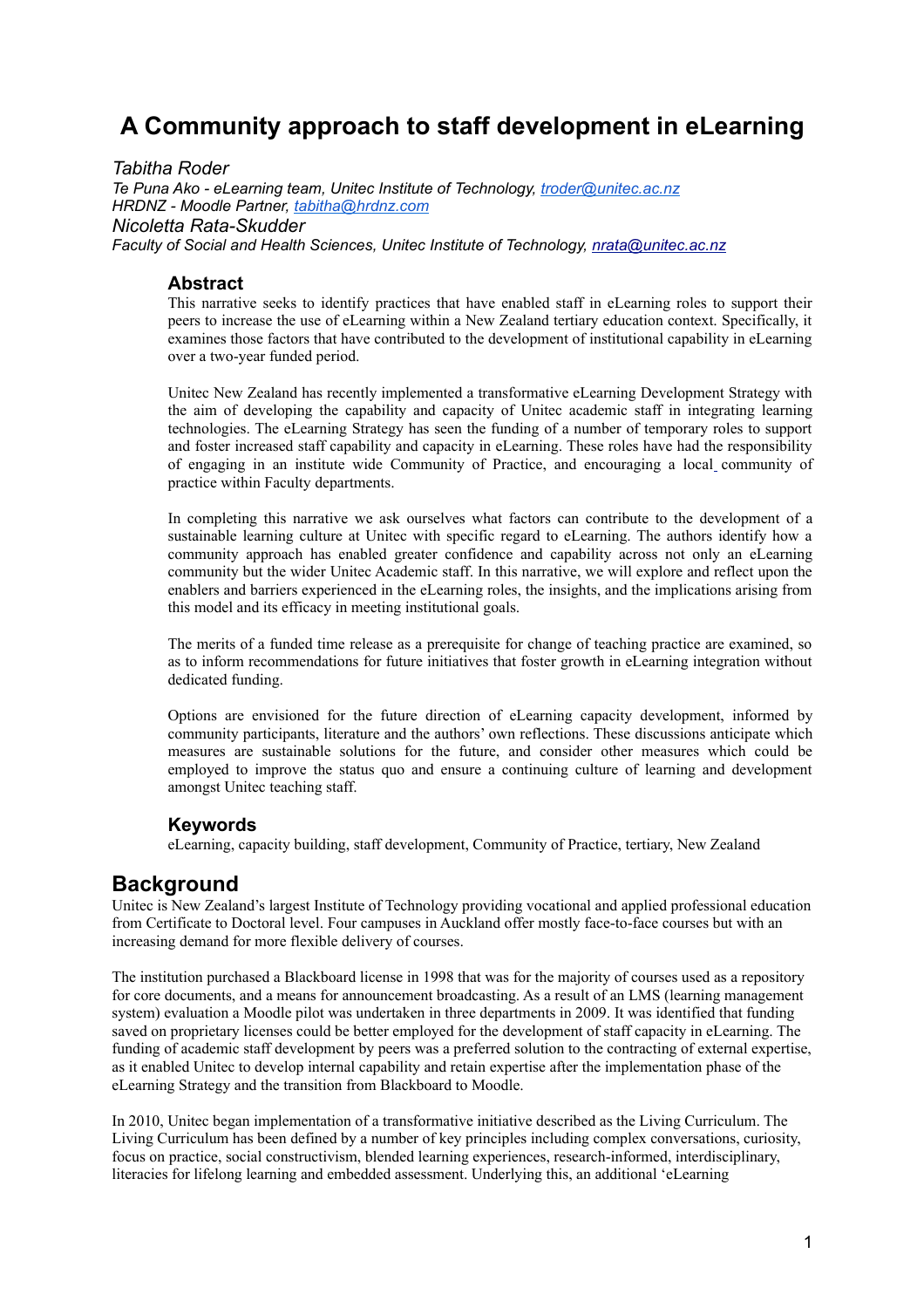Development Strategy' was launched with the aim of developing the capability and capacity of Unitec academic staff in integrating learning technologies in creative and meaningful ways to enhance the learning experience offered to Unitec students. Previously, there had been no strong, sustained institutional commitment to eLearning, and a lack of clarity in strategic direction in this area. (Left, Neal, & Marshall, 2008)

The eLearning Strategy identified ten strategic objectives. These including the up-skilling of all academic staff in eLearning capability, embedding academic literacies in learning environments, and building institutional capability that enables continuing learning development and leadership. It was recognised that in order to fully integrate eLearning into the Living Curricula, institutional capability had to be developed and support structures provided to facilitate development activities. As a vehicle for realising these objectives, the Community of Practice (CoP) model was selected as a potentially empowering approach to building social capital.

## **Communities of Practice**

Wenger (2006) defines communities of practice as "groups of people who share a concern or a passion for something they do and learn how to do it better as they interact regularly". For a community to be defined as a Community of Practice however, Wenger, White & Smith (2009) tells us three critical elements must be present and facilitated. A shared **domain** of interest unites the members of a community of practice and creates the identity of the Community . Members have some aptitude in the domain and the community values its shared social capital. The element of **community** describes the nature of the interactions that define a Community of Practice. Communities of Practice provide an environment for helping, sharing, reflecting, and discussing with peers who have common interests. Finally, **practice** acknowledges the participants of the community as practitioners. Within the community, given time and ongoing interaction, members begin to develop a shared repertoire of practice.

Research identifies a number of essential enablers for the Community of Practice (CoP) model, which could be loosely categorised under the headings of resource (time, finance, committed investment of resources, enabling technologies, engaged sponsorship), community roles (identified champions, energised core, internal leadership, effective facilitation, support and stewardship, voluntary membership and member-driven agenda) and community culture (high expectations, passion, practice focussed, trust, established outcomes and ground rules, value for time, personal touch, fun, celebrating success) (Wenger & Trayner 2010, McDonald 2010). Conversely, threats to the success of a CoP can include lack of time, leader neglect, red tape and ideology, information technology and logistics, command and control, management intervention, inflexibility, deenergising tasks, and a focus on documents and events (Wenger, 2010).

The Community of Practice model was selected with the aim to facilitate staff capacity building partly because a Community of Practice presents the opportunity for the practitioner to adopt the role of both expert and learner within the Community, depending on the recognised skill sets and knowledge of the domain held by the participants. This is of particular significance given the nature of the Living Curricula, and in questioning the traditional role and identity of academic staff as experts rather than life-long learners and collaborative constructors within the domain. "Part of the rationale was the desire to have teachers experience the shift from the acquisition metaphor of learning to the participation metaphor in line with the pedagogic underpinnings discussed previously in relation to their own learning (Sfard, 1998)" Keesing-Styles & Ayres (2011). This approach is also more fitting with 'Ako', the Māori concept of teaching and learning as a reciprocal, connected and interrelated process "where the educator is also learning from the student and where educators' practices are informed by the latest research and are both deliberate and reflective. Ako recognises that the learner and whānau [family community] cannot be separated". (Ka Hikitia, 2008, p.20)

Additionally, the Community of Practice model is one which is said to offer a "demanding and productive perspective" (Wenger, 2009) from which to view the relationship between community and technology. In understanding how technologies can influence, challenge, foster and be adapted by communities, participants are afforded the opportunity also to experience and reflect on the implications of eLearning as framed within the Living Curriculum.

The tension between a management directed strategy and the organic nature of the Community of Practice model was recognised at the outset of the Strategy implementation, however the potential development opportunities afforded by participation in a CoP, were deemed to have complementary synergies with the key principles of both the Living Curriculum and eLearning Strategies. To counter the tension "every effort was made to allow complete autonomy for each CoP to form its own structure and explicit objectives" (Keesing-Styles & Ayres, 2011).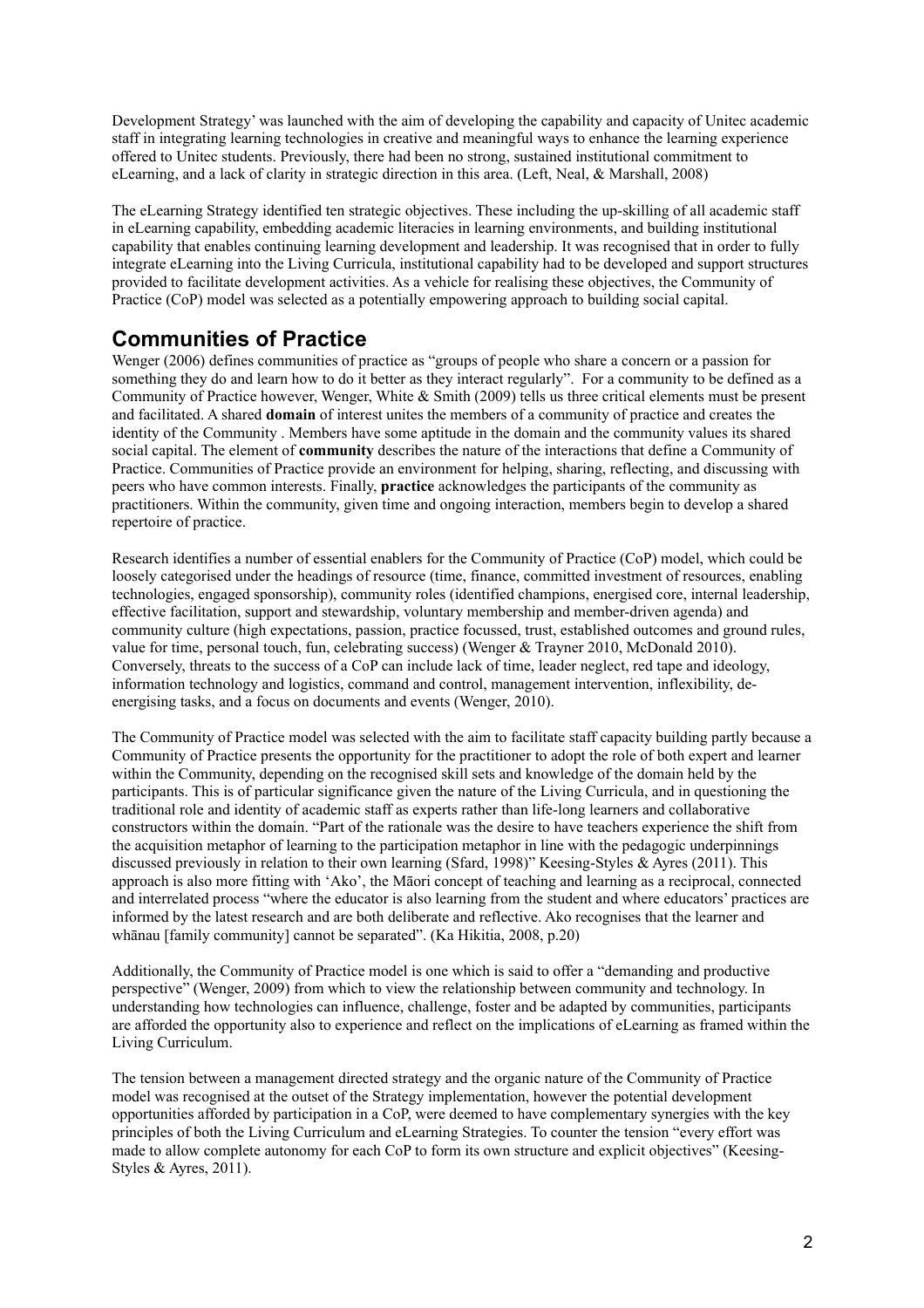## **Funded Roles to support eLearning Strategy rollout**

Unitec leadership recognised that the implementation of the eLearning Strategy, Living Curricula and transition from Blackboard to Moodle, would present staff with some confronting change. In acknowledging that change can be a difficult process for academic staff, and that "change brings a certain amount of anxiety and can be very threatening" - (Guskey, 2002, p. 386), it was acknowledged that staff would need time and support to enable an optimal response to the new demands being posed. The success of the eLearning Strategy therefore was dependent on strong support within departments and central support teams, to ensure staff had adequate scaffolding for the change process. Staff would need time "to engage with each other, the technology stewards, and with new technologies" (Keesing-Styles & Ayres, 2011). "Teacher's capacity for change is frequently compromised by issues of workload, and a significant ongoing challenge was enabling processes whereby workloads could be managed effectively to allow the time and space for conversation and reflection." (Keesing-Styles & Ayres, 2011 p. 50).

Higgins & Prebble highlight the importance of appropriately resourced central support services in implementing strategic initiatives, identifying that "...they are often the conduit between the institutional strategic direction statements and the actual practices used in faculties, schools and by individual academics. Staff development units supportive of, competent in and knowledgeable about e-learning are more likely to achieve the institutional e-learning goals than those that do not have those characteristics" (2011, p. 39). Unitec leadership recognised the key value of providing well-resourced support services in enabling the pedagogical shift and technical skills acquisition required to successfully implement the eLearning Strategy, as "support allows those engaged in the difficult process of implementation to tolerate the anxiety of occasional failures" (Guskey, 2002, p. 388). It is known that lack of support and training impacts negatively on teacher competence, and consequently, teacher confidence and motivation in integrating the use of ICTs. Conversely, teachers who can confidently use technologies in their practice are likely to understand the benefits and pedagogical potential of ICT integration. (Bingimlas, 2009). Provision of support under the eLearning Strategy involved both centralised and facultybased resourcing.

The eLearning Strategy was driven through Te Puna Ako, the learning and teaching development centre, using the Community of Practice approach. The Centre provided dedicated expert support for staff in eLearning (including technical support in partnership with IT services), general academic support, and support in the integration of literacies. The Te Puna Ako Learning Centre provided academic support to students.



**Figure 1: eLearning Staff development support roles for the eLearning Strategy Implementation**

The eLearning Strategy has seen the funding of a number of additional, temporary roles to support and foster increased staff capability and capacity in eLearning and associated academic and information literacies. A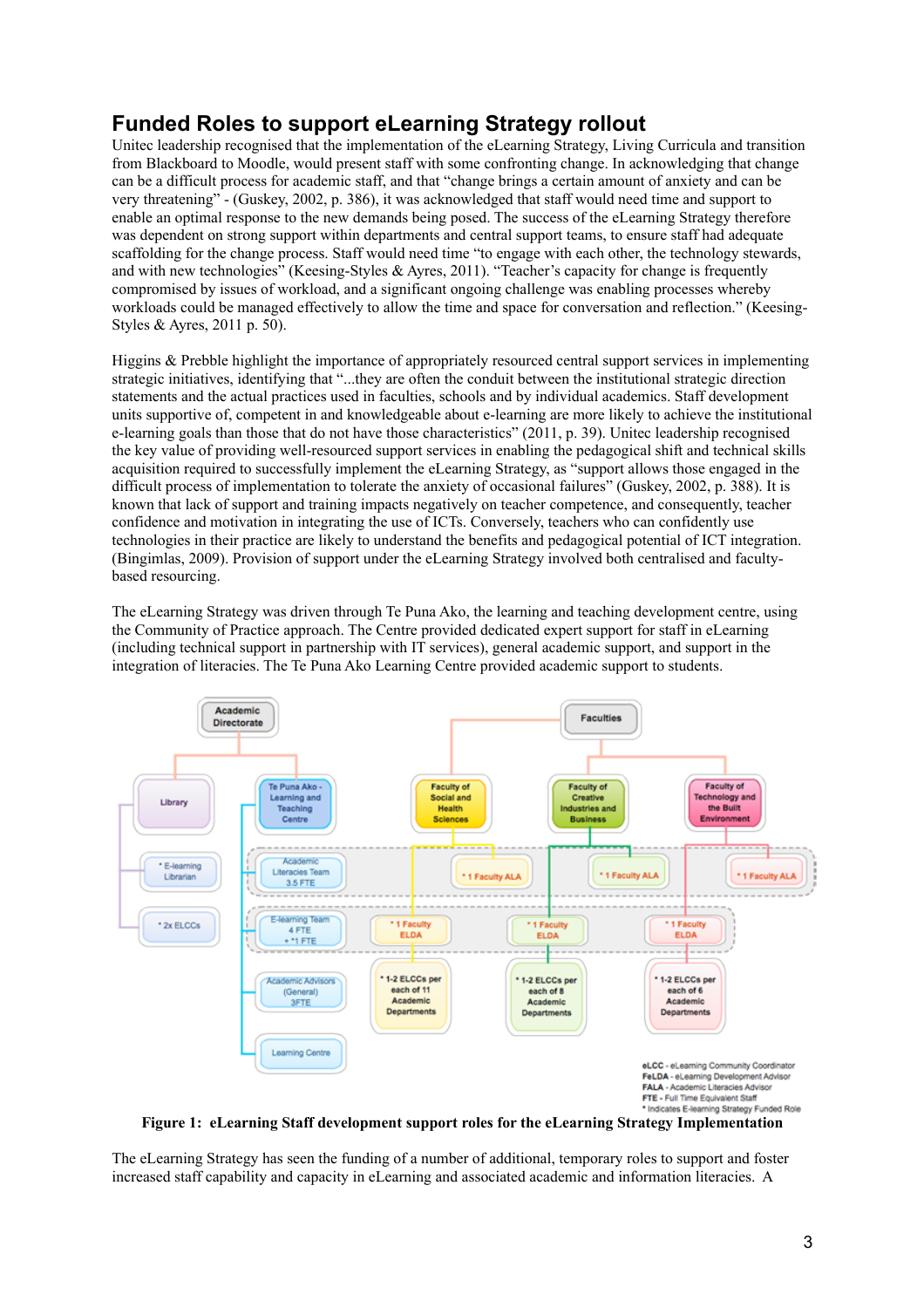supplementary central eLearning team member was employed in Te Puna Ako for the duration of the eLearning Strategy rollout. Additionally, one full time eLearning Librarian role, three full time Faculty eLearning Development Advisors (FeLDAs) and three Faculty Academic Literacy Advisors (FALAs) were recruited to complement the department-based eLearning Community Coordinators (eLCCs) and to work closely with Te Puna Ako.

These additional roles were initially deployed for 18 months to support and foster increased staff capability and capacity in eLearning and associated academic and information literacies. Investment to enable key staff to assist in development of their peers was seen as preferable to the temporary contracting of external expertise to shift content from Blackboard to Moodle. The department-based eLearning Community Coordinator (eLCC) roles were a part-time appointment filled by existing Unitec teaching staff, who were each given (up to 0.2) time release. The eLCCs provided staff development opportunities within their department. It is worth noting that the members of the eLearning community were not voluntary as is recommended in a Community of Practice model, but appointed by the department to represent them. This method of role appointment likely impacted commitment to the role and achievement of associated outcomes.

"The CoP model has been a key vehicle for facilitating collaboration within and across departments, as has the funding of specific 'technology stewards' (eLCCs) within the departments. These eLCCs are vital shaping voices in helping keep the focus and purpose of eLearning developments on core pedagogic issues." Keesing-Styles and Ayres (2011)

The FeLDA's and FALA's significantly assisted in liaising with and supporting the various departments in Unitec, and supporting the Communities of Practice which had been and were being established. The initiatives driven by the Library impacted on institution-wide adoption of eLearning, assisting in embedding information literacy through technology, building capacity, and providing access to resources and equipment. A focus on building capability in the institution saw the formation of an Information Literacy Community of Practice that provided participants with a wide range of online and face-to-face activities, the development of a Moodlebased professional development course for Library staff, and significant collaboration between the Library and academic departments.

## **Community of Practice Implementation**

In 2010 official implementation of the CoP approach was launched with a five-day workshop facilitated by Etienne Wenger & Beverly Trayner. The focus was on developing communities of practice in each department at Unitec. This was attended by key stakeholders including the eLearning Community Coordinator (eLCCs) appointed across Unitec, Academic Development management and the eLearning team. The Wenger and Trayner workshop set the stage for the eLearning community in establishing an identity, defining roles and initiating the eLearning Strategy at Unitec.

"The first organised event most of the eLCCs attended was the week-long Community of Practice workshop with Etienne Wenger and Bev Trayner. I cannot emphasise enough how important and meaningful this event was for me. Wenger and Trayner provided the eLCC group with an important introduction into community of practice theory and practice, and eLCCs spent the week conversing, bonding and learning. We entered as individuals and exited as a community. As far as I'm concerned, the organisation of that workshop was a stroke of genius." (eLCC quoted in Benseman, 2011, p. 8)

The eLCCs had regular informal and formal events together, coffee catch ups and workshops, regular mini symposiums where they shared what they were doing, shared knowledge, and talked together about the challenges they were facing. These opportunities were utilised more by the active eLCCs and those who had time available. Some of the eLCCs then also ran a similar CoP within their department, but tailored to their departmental needs.

To facilitate the CoP a Ning site was established for posting event information, hosting discussions on best practice, and sharing learning. Through the process of developing as a community, the members decided that they would prefer a Moodle course to be used for this, providing the dual purpose of fit for purpose tool and helping them learn more about the new learning management system being adopted and how it may be used with their students. Additionally, the social constructionist approach underpinning the Moodle LMS complemented the transformative practices proposed in the Living Curricula and eLearning Strategies more completely than other options.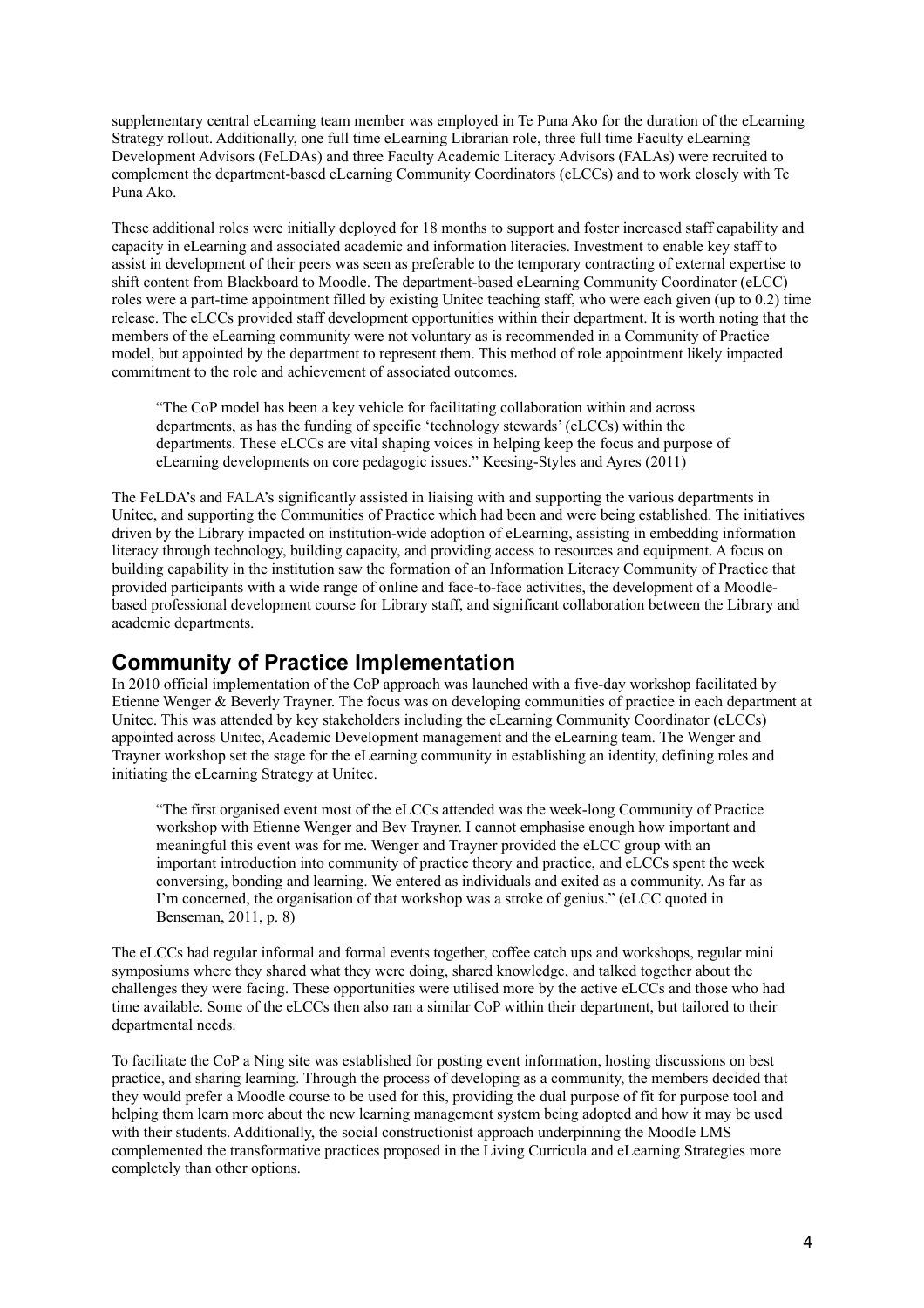The eLearning team modelled the role of "technology stewards" (Wenger, White & Smith, 2009) for the communities, encouraging interdepartmental interactions and sharing of best practice, which led to the FeLDAs and eLCCs becoming technology stewards for their departmental communities. This coaching from the eLearning team assisted eLCCs to support their CoP's as they were established and shaped to meet each department's needs. The use of Moodle Docs, Moodle tracker, and forums supplemented the internal support. Participants of the eLearning CoP also contributed in wider Moodle community activities.

## **Identified Issues**

A mid-point survey and end point interviews of eLCCs were conducted in the eLearning Strategy implementation period. Several themes emerged from this data, which are useful in informing an evaluation of the efficacy of the approach taken, and in reflecting on those factors which had impacted on the eLCCs ability to foster staff development. Evidence is also drawn from the Strategy evaluation and evaluation moderation documentation.

### **Time and Workload**

Time and workload were highlighted as the most significant barriers to participation in the eLCC community, and in fostering community and staff development within the Departments. Feedback indicates that for those staff in the eLCC role, the conflict between the responsibilities and priorities of their academic roles (teaching and research), detracted from their ability to invest energy in supporting the CoP process, and offering professional development activities. "I find I am busy and don't put enough time in making events as my main priority is meeting my students needs." (eLCC). Similarly, "Many staff are keen to learn more and get involved but the opportunity to do so is limited by staff and eLCC's time, free meeting "slots" and similar resourcing issues". (eLCC)

Diametrically, the affordance of allocated time to participate in Community activities was reported to be a crucial enabler. "Having an official role and time release within my department allowed me to greatly expand the eLearning support I had previously been unofficially providing to staff in my department. It enabled me to have individual discussions with each of my colleagues and provide them customised support to achieve their eLearning goals." (eLCC)

### **Digital Literacy**

Digital literacy levels of staff impacted on the uptake of eLearning technologies by staff, and their ability to recognise the pedagogical affordances of these technologies. There were many staff requesting Moodle basic tools workshops who were simply not ready to discuss Living Curriculum characteristics or the eLearning Strategy as they did not feel confident using online technologies. One of the eLearning team member's research outputs give us this useful insight "The radical pedagogical changes noted in these projects were not because of the technology itself, but rather how it was used, thus pedagogy played an intricate role in the process." (Narayan, 2011). The Natural Sciences department found the collaborative design and use of a Moodle course template alleviated some of the barriers related to literacy issues for their staff.

#### **Resistance to Community of Practice Approach**

A significant issue raised was that the community of practice model was being imposed. In some cases resentment was expressed by staff that they were being forced to apply the CoP label to their existing practices.

"It was decided we would get better buy in if we dropped the title of CoP and just carried on engaging our colleagues with new initiatives as we had done in the past. This continues to work well - a group of like minded people working towards creating a better environment for our students, ourselves and Unitec as a whole." (eLCC)

This conflict may have impacted on the adoption rates of both the community approach, and the implementation of the eLearning Strategy. "Mainly because of the resistance it made it difficult to engage everyone. Also getting them to take it seriously and not just consider it a "fluffy ideology" imposed on them." (eLCC).

It is important to note that this 'compulsory' approach to CoP participation is contrary to the principles of a Community of Practice as identified by Wenger (2006), and was recognised by Unitec Leadership as a key risk, which required some allowance for mitigation.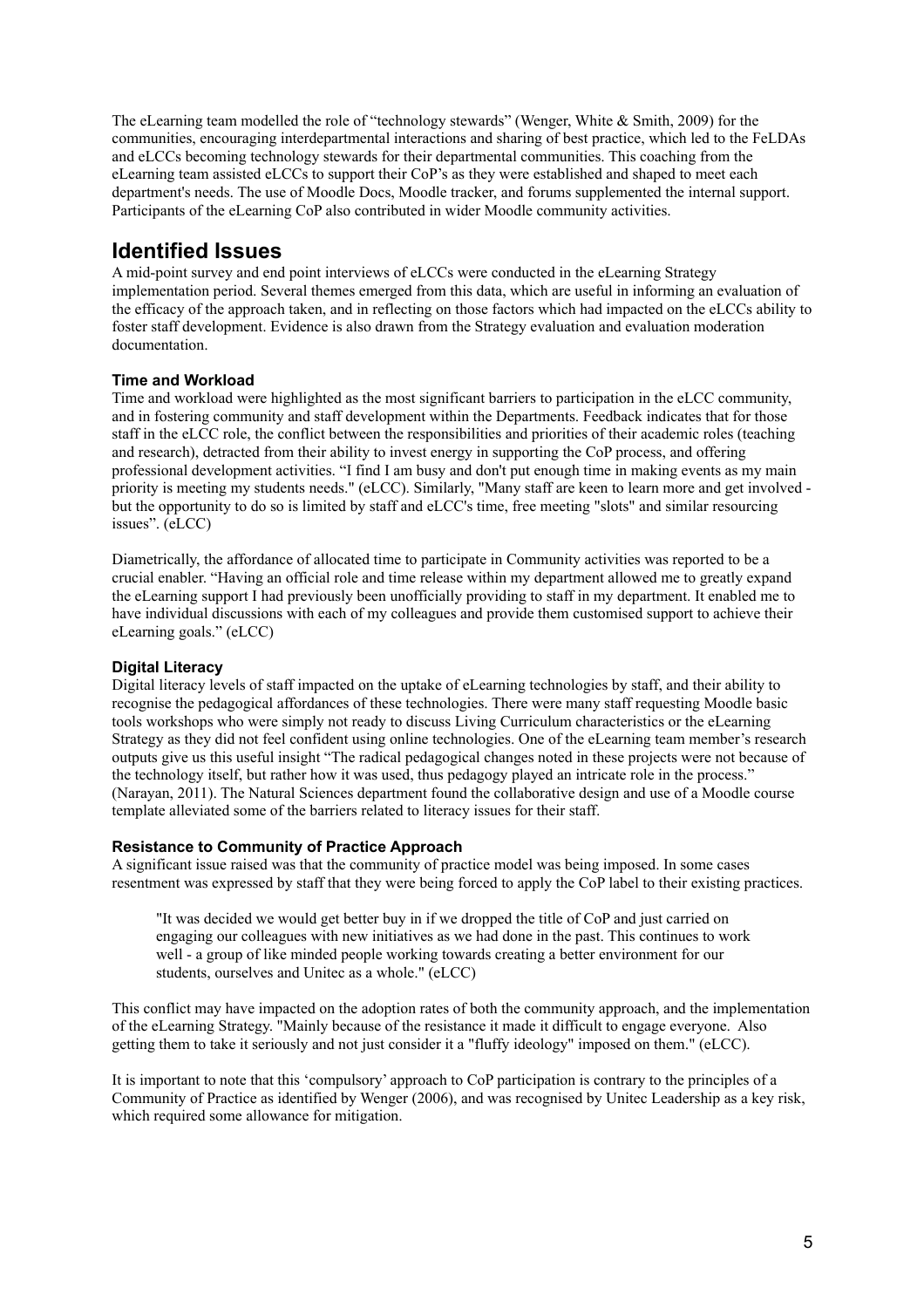"The tension of having an institutional strategy to develop organic CoPs was acknowledged as potentially conflicting, although every effort was made to allow complete autonomy for each CoP to form its own structure and explicit objectives." (Keesing-Styles & Ayres, 2011)

The impending organisational deadlines around the LMS transition and departmental accountability to these targets also appeared to impact negatively on the staff development process. "I can't get 10 minutes to talk about our plans in staff meetings....everyone is panicking about templates and course shells. I want to talk about my plan and planning strategy, not templates and shells" (eLCC).

#### **Support**

Midpoint and endpoint feedback accorded with the Unitec leadership's acknowledgement that support systems would be crucial to the implementation of the eLearning Strategy. From the eLCC perspective particularly, the value of local (within Departments) and central support services, and conversely, the detrimental impact of a lack of support were perceived as crucial determiners in enabling both community and staff development to flourish.

#### *Central Support*

The integral role Te Puna Ako played in staff development was frequently recognised, both for the provision of practical training and advice, and for the interpersonal support and connections. The support activities offered by Te Puna Ako were highly valued, with one on one training and mentoring rated by eLCCs as the most useful support received. "I've found the TPA [Te Puna Ako] support to be great throughout, whether through formal training or informal assistance and advice" (eLCC). Additionally, support from the central Te Puna Ako eLearning team was appreciated when eLCCs anticipated resistance within their departmental community. "A member from TPA attended the day long workshop and supported our efforts. This was great as we met significant resistance to the initiative" (eLCC).

The value of face-to-face communication with Te Puna Ako was also highlighted. "TPA staff are our hub to go to. It is excellent to be able to drop in anytime and have face to face contact" (eLCC). eLCCs ranked the Te Puna Ako mini symposiums in particular as being 'highly useful' in supporting the eLCC role. "I learnt a lot, met so many people, very friendly and approachable lot at TPA, exchange of experiences, friendly atmosphere, love the homemade cakes" (eLCC). Activities facilitated through the central support teams provided important opportunities for sharing knowledge and keeping momentum. Celebration of success with peers in the wider community was valued.

"the eLearning communities' mini symposiums were great as you got to see how web 2.0 tools could be utilised in teaching in a way that I could understand and hear staff talking about successes they were having, so I could then see scope for being innovative and creative in teaching, and TPA provided a great space for that to happen with an inclusive open flow through feeling about it". (eLCC)

Many of the eLCCs requested more opportunities to share best practice in the existing format of TPA sponsored mini symposiums, though equally there was a desire for tools based workshops, highlighting the need to consider digital literacy levels for these key staff. "I have found that when I need to do a specific thing in eLearning that specific consultation is very helpful." (eLCC)

The importance of Just-In-Time, needs appropriate training was a common theme, and the availability of responsive training was identified by eLCCs as being very important in preparing eLCCs to be responsive to their departmental communities.

"I will be attending a course facilitated by TPA… and the reason I signed up is because the course tools are based around the same tools I have recently introduced to my group. I am hoping [to gain] a better insight as to how to best manage these tools and most importantly how to keep them relevant and stimulating during the year." (eLCC)

"As my main role is as a Support person. I will try to make more events, though often I find that not all the information I find is relevant as of right now. But I do find when I do get a specific need I can contact the eLCCs and someone is always keen to help."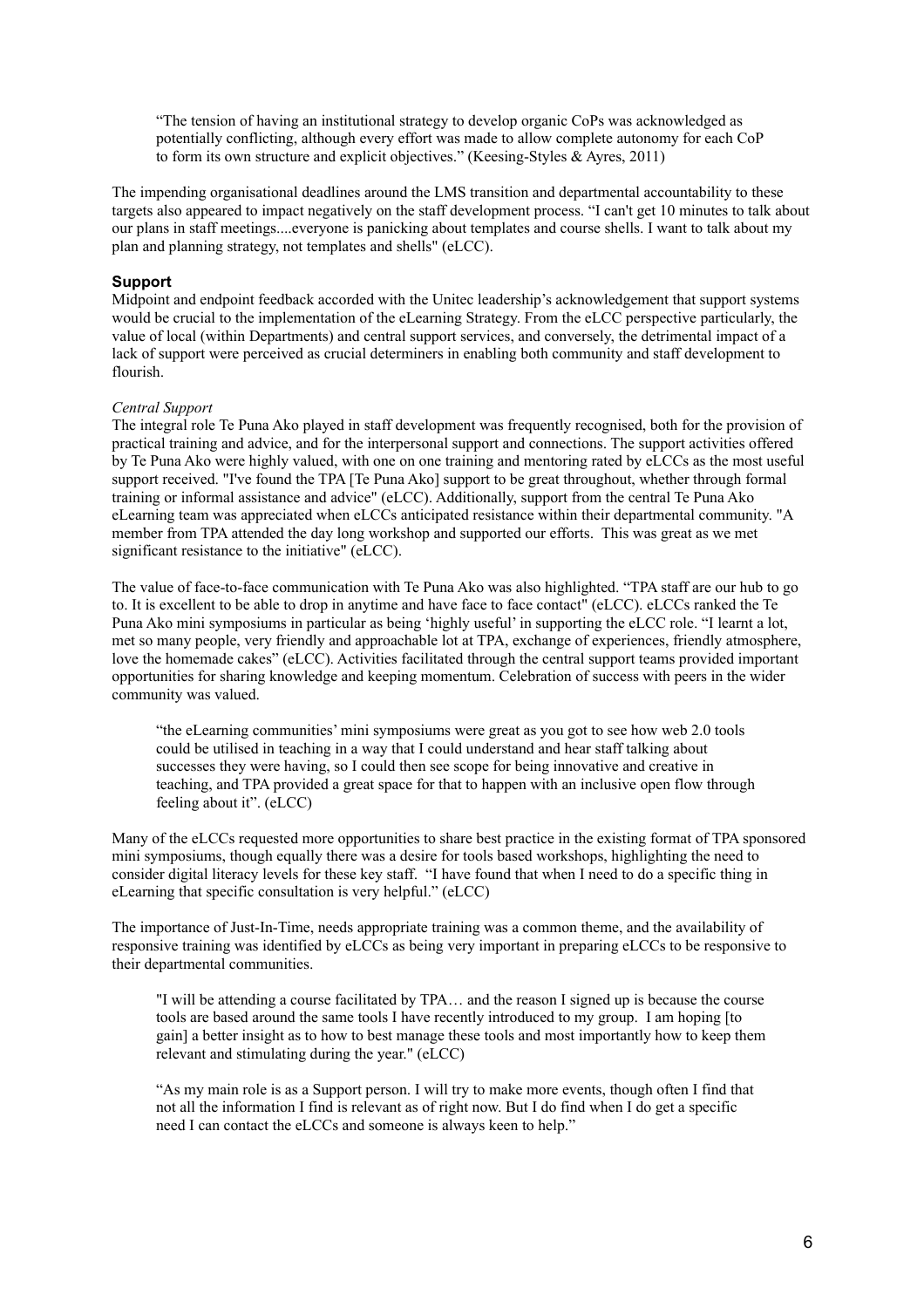In supporting their own departmental communities, the eLCC's reported that workshops were the most commonly utilised vehicle for professional development, though one on one support and formal meetings were also commonly employed.

"We now have Moodle up and running and we have recently introduced other tools that we launch from Moodle. Staff response has been good and what I have noticed is that they buy-in to these tools when they are ready. So it is an ongoing project but in general 70% of staff are using Moodle but at different levels."

With the knowledge that there was central support behind them, the vast majority (95%) of eLCCs were confident in running staff development events for their department.

#### *Local Support*

It was concerning that one quarter of the eLCCs felt they received 'little or no support' from within their department, and only 40 per cent of respondents felt they were well supported by their department. The majority met with their Head of Department monthly or less than monthly, and were more likely to met with Te Puna Ako staff. One eLCC wrote that "without active support and championing within a Department's management and leadership structure it is difficult to get traction."

Strong local support greatly enhances the chances of successful staff development. In the Department of Languages there was strong leadership support, evident in the provision of additional, department funded elearning leadership roles to support the work of the eLCCs. This department had very active eLCCs who took were proactive in enhancing their own capability and sharing their learning and experiences, in the Department CoP and National Moodle Moot for example. There was recognition of successes within the department and ongoing dissemination of the learned expertise across the department. Many staff development activities were initiated in this department, including in-depth forum conversations, 'social' eLearning events and a variety of workshops. The development of a skillset checklist enabled them to identify not only the skills they deemed necessary for teaching languages but to work to address any gaps. The additional development of a course evaluation tool helped the teachers identify further development opportunities within their programmes. This department integrated a number of additional web 2.0 technologies and worked with the eLearning team to identify discipline specific Moodle modules and plugins that supported their students to meet learning outcomes.

#### **Role Ambiguity**

A lack of clarity of the eLearning roles may have impacted on their efficacy and on the way in which the roles were received and perceived by other staff. This ambiguity appears to have resulted in part from the tension between the organic and dynamic nature of roles within a CoP, and the management and peer expectations of a paid role in achieving specific outcomes in a given timeframe.

Roles within a Community of Practice are by necessity fluid, allowing for participants to in turn offer their unique perspectives, experiences and expertise. Peripheral participants in this model may remain peripheral, or, in developing their identities within the community, assume active core roles. Scope exists within the CoP model to appreciate the unique contributions made by different practitioners within the domain. The expected outputs required of the eLCCs, FeLDAs and central eLearning staff under the Strategy however, may have been at odds with their roles as CoP participants and stewards.

For some staff, the eLearning Strategy was seen as revolving around the shift from Blackboard to Moodle. During the initial eLCC workshop eLCCs defined their role, asserting that the role was not to provide technical support. However, within their departments, several eLCCs stated that they struggled to divorce themselves from the responsibilities and the peer perception of a technical-help role. The FeLDAs and eLearning team members found similar issues in terms of staff role perception. It could be surmised that the eLCCs had an advantage in this regard in that they were already recognised among their peers as being subject matter experts and teachers within their discipline.

Although issues around role ambiguity and perception were often problematic, the undefined nature of the FeLDA and eLCC roles created space for tailored response to the specific and immediate needs of each Department and Faculty. Individuals with eLearning roles approached their local communities in accord with the demands of those communities. Sometimes the drivers were somewhat perfunctory or motivated by urgency (for example 'shifting a course' between LMSs) rather than inspired by pedagogical shifts and a focus on staff development. However, traction was made in all Departments and Faculties towards achieving elements of the eLearning Strategy, even if to the detriment of the Community of Practice model.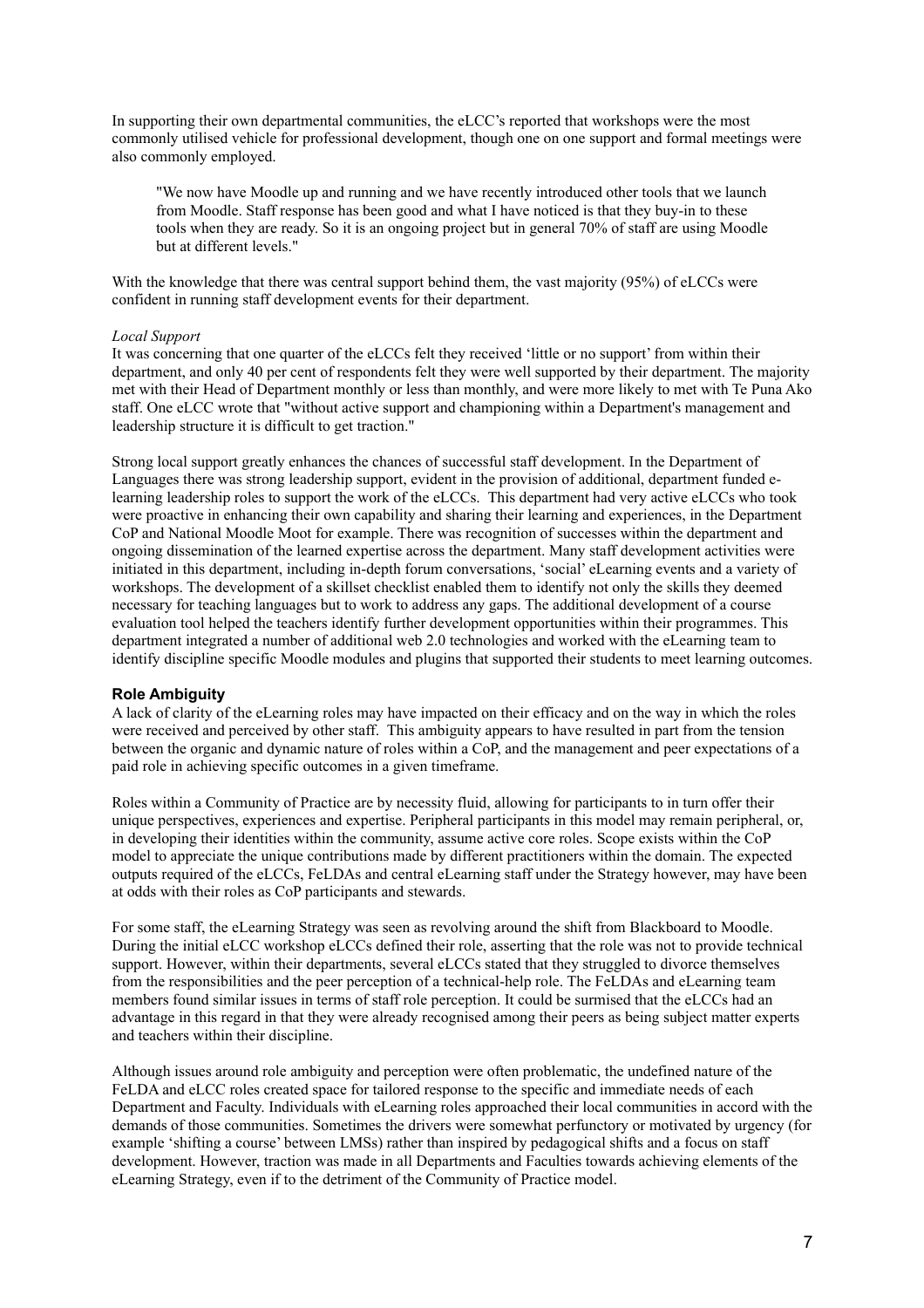Accounting and Finance setup a department Community of Practice Moodle page to communicate events and share what they were learning. They designed their own theme that then led on to use of the theme for the courses they offered to students too. The pictures they chose for their theme are of their building and the surrounding area where there are Pukeko (native birds) and pohutukawa trees (native trees). This theme development created more buy-in to the eLearning Strategy and helped build a unique sense of identity. They used "Poll Everywhere" displayed in a course block to focus their community on trying new things. The approach this eLCC took to support his department CoP developed not only his peers eLearning skills, but helped build their confidence and increased their sense of support as learners.

## **Reflections on Community**

The actualisation of a true Community of Practice may not have been realised in the eLearning implementation period. However, a community approach to adapting to the LMS migration and eLearning Strategy was certainly a defining characteristic of the process, and a catalyst for 'shift' in pedagogy, and staff development initiatives. "Sharing practice is more useful than sharing/ discussing academic position" (eLCC). While feedback on the efficacy of the Community of Practice model was mixed, there is evidence that the approach taken by Unitec had very positive outcomes in empowering staff initiatives, and providing the basis for a collaborative approach to staff development.

"My involvement in the Unitec eLearning Community of Practice was hugely beneficial to me, impacting my role both within my own department and across the institution as a whole.... Being part of a wider community exposed me to a range of other Unitec staff with an interest in eLearning. I was able to share my ideas with others from different disciplines and to adopt ideas used elsewhere to good effect. I have certainly learned a lot from the experience and continue to benefit from a number of ongoing professional relationships formed through this community." (eLCC)

While some staff with eLearning roles reported that the central CoP was more effective than their local departmental CoPs, others reported that they found their immediate community networks, or interactions with sub-clusters of the central CoP, to be more beneficial than the broad communities of practice. An eLCC said "the community within my department was much more useful for me than the Unitec wide community, as I know the people". The eLCCs located in one Faculty felt they were geographically remote from the central support infrastructure so they informally developed into a small community of practice, sharing their different skills, workloads and learning experiences.

Over the Strategy period, there was a visible shift in focus from Moodle tools to discussions around pedagogy. This was evidenced in eLCCs presentations at community workshops and mini symposiums for example. The scope of interest broadened to the integration of other tools with the Moodle platform as staff, delved into eportfolios, use of twitter for collaboration and introducing RSS feeds to encourage currency within the discipline in Moodle learning spaces for example. The exploration of iPads as a teaching and learning tool grew as did educational gaming and digital storytelling. There were more Web 2.0 technologies integrated with Moodle and more complex use of core Moodle tools and investigations into their application to learning. This experimentation improved the support the eLCCs could offer staff across all levels of digital literacy.

Some of those in eLearning roles have exponentially increased in capability and confidence as a result of the funded time release. The growing confidence and capabilities staff have in integrating eLearning has resulted in eLCCs presenting at institute internal events, national and international conferences, as well as online conferences. Unitec organised and hosted the International Conference on eLearning Futures in 2011 as well as co-hosting with Moodle Partner HRDNZ the first Moodlemoot in Auckland in the same year.

The Community approach as a vehicle for staff development, and a means of facing institutional change enabled participants to own part of the vision of the eLearning Strategy, and development of eLearning use in the institution, as well as providing a forum for challenging some of the Strategy's goals. Recognition needs to be awarded to the departments who have - with the support of their eLCCs and FeLDAs - developed successful communities where sharing of best practice and continuing focus on staff development was becoming a norm.

"The most effective e-learning programmes tend to occur where a whole programme team makes a commitment to develop and deliver their courses to a shared set of guidelines on service and standards'. (Ministry of Education, 2007c, p. 22)" cited in Keesing-Styles & Ayres (2011, p. 49).